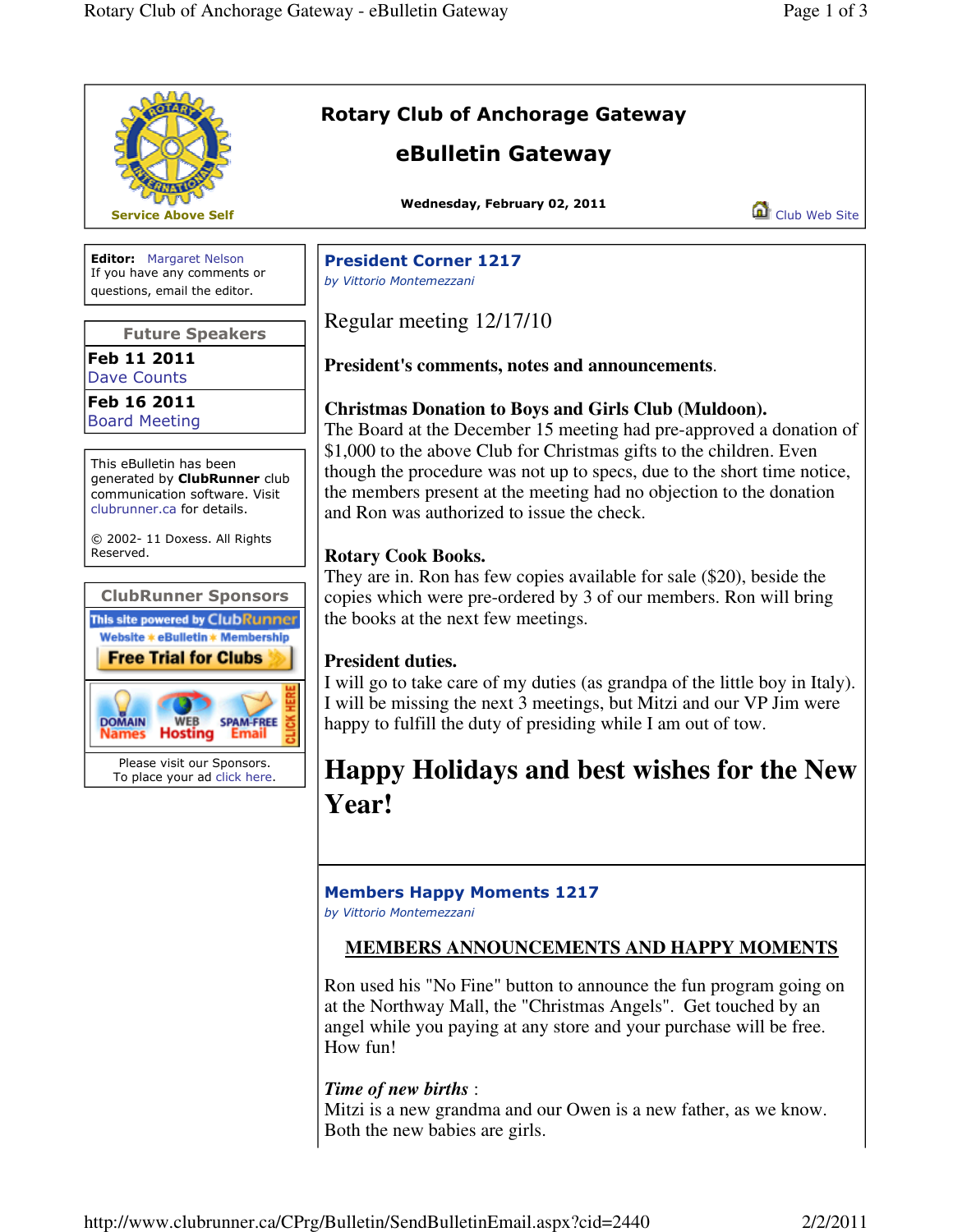Mary Belanger was preoccupied on the priority list of what to replace after the "save energy" audit of her house. She was "happy" because the garage door broke and so necessity made her choice easy.

Jacquee was simply ecstatic about "no babysitting". We are not sure how long this situation will last.

## **BEST WISHES TO OUR MEMBERS** :

# Birthday & Anniversary Report

Date Range: December 18 to<br>December 31 Sort By: Member Name | Date

## Birthdays

Member Name Birthday No member(s) have birthdays within this range.

## Anniversaries

Member Name Anniversary / Spouse Name

No member(s) have anniversaries within this range.

#### Club Anniversaries

No member(s) have club anniversaries within this range.

Member Name **Induction Date / Number of Years** (Effective the day of induction this year)

#### Rotary International Corner

by Vittorio Montemezzani

**Historic Moments:** 

**Rotary at the Rose Parade**

By Susan Hanf and Maureen Vaught Rotary International News -- 14 December 2010

**S** ince 1890, the Tournament of Roses has been ushering in the new year with a parade of spectacular floats and enthusiastic marching bands down the streets of Pasadena, California, USA.

Rotary became a part of the pageantry in 1923, when the Rotary Club of Pasadena entered a float in the 34th annual Rose Parade.

The club participated in three more Rose Parades - 1927, 1946, and 1966 - before making it an annual tradition in 1980. That year, recognizing the parade's potential for promoting Rotary to an audience of millions worldwide, clubs in the western United States decided to sponsor a float in honor of the organization's 75th anniversary. The Rotary Rose Parade Float Committee was later formed and continues